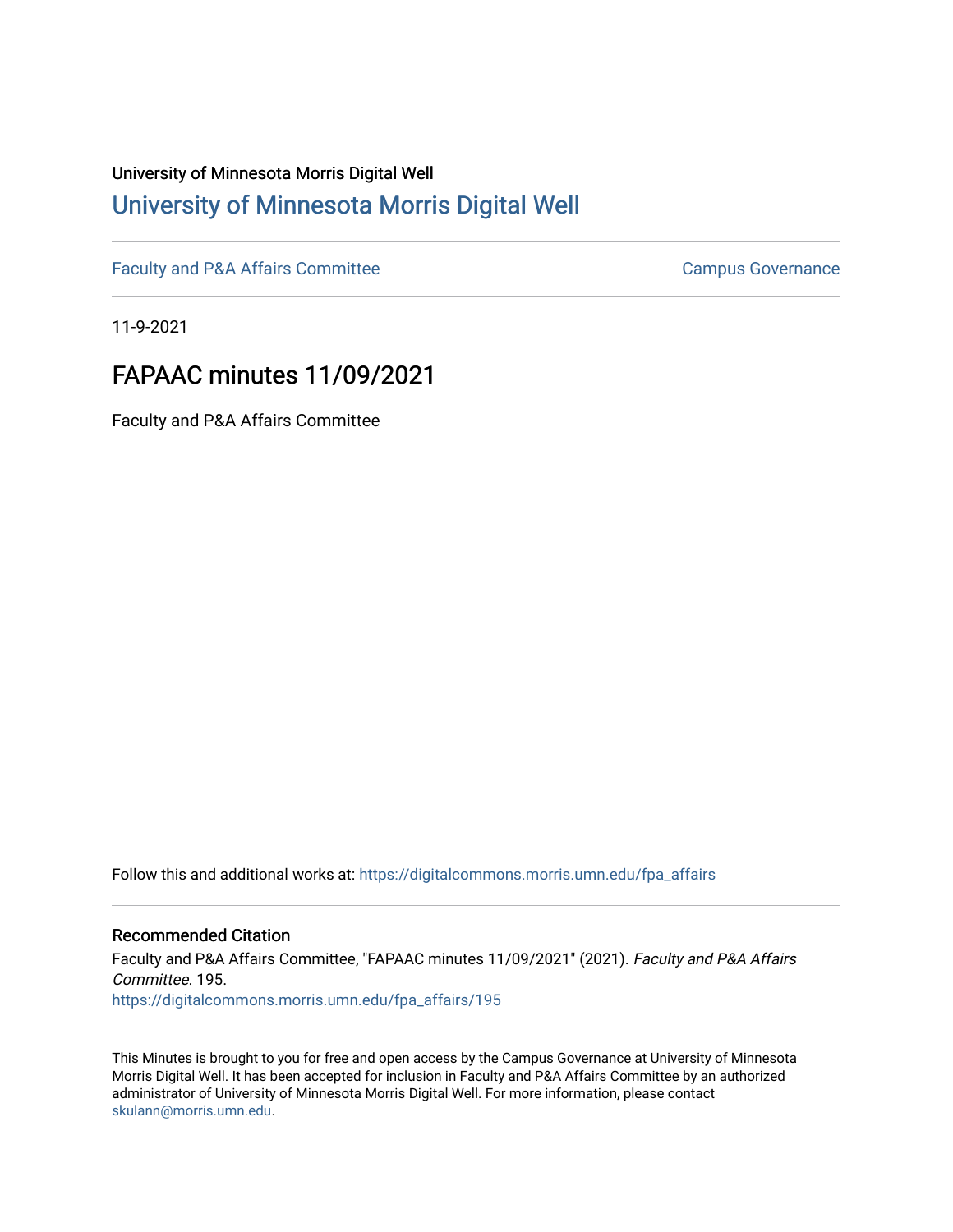# **Faculty and P&A Affairs committee [\(FACPAAC\)](https://committees.morris.umn.edu/faculty-and-pa-affairs-committee)**

### **Nov 9, 2021 Meeting**

### **1:40 AM-12:40 PM**

#### **Minutes**

### **Present**

Elena Machkasova, Bradley Deane, Carrie Jepma, Daniel Demetriou, Emily Bruce, Nick Skulan (took minutes)

# **Approving Previous Meeting Minutes**

● 9/21/2021 and 10/5/2021 minutes approved

### **Single semester leave concerns follow up**

- We got a response from the Dean to the earlier email any follow-up?
- Committee is satisfied with response, has some reservations about the current model as a long-term solution

### **Follow up on the discussion about the Engagement Survey**

- Sarah Mattson didn't really seem to address the issues put forth by the committee. The committee recognizes that some of its recommendations are outside of Sarah's ability to implement.
- Past engagement surveys have shown Morris's faculty and staff are the least engaged out of all the campuses.
- We don't really need more surveys but to talk about the results of the current survey and how the concerns its results raise can be addressed.
- FACPAAC will reach out to the Dean and Division Chairs to set up a meeting to discuss the results of past surveys and how the concerns they raise can be addressed. A Google Doc will be used to collect thoughts prior to requesting the meeting.

### **Collected responses to an email soliciting issues**

- Concerns raised about access to information about and barriers to using parental leave. The Commission on Women and Gender Equality appears to be addressing this (recent email about parental leave). This could be an opportunity for collaboration.
- Concerns raised about faculty contracts and the ability for tenure/tenure-track to plan their future academic years when contract decisions are delivered to their spouses/partners so late. This is likely a symptom of a larger issue regarding faculty contracts and temporary, full-time faculty hires.